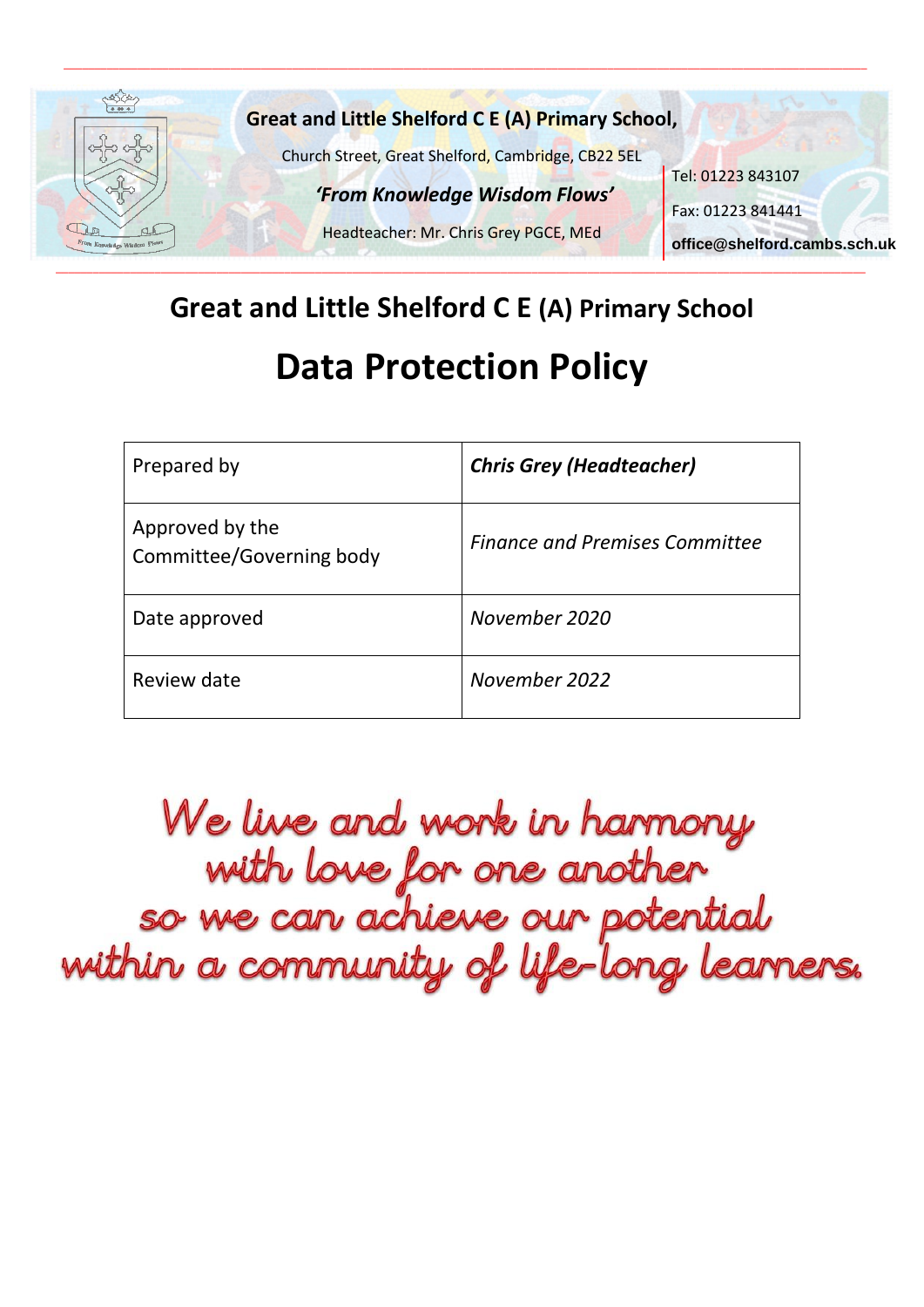# **Contents**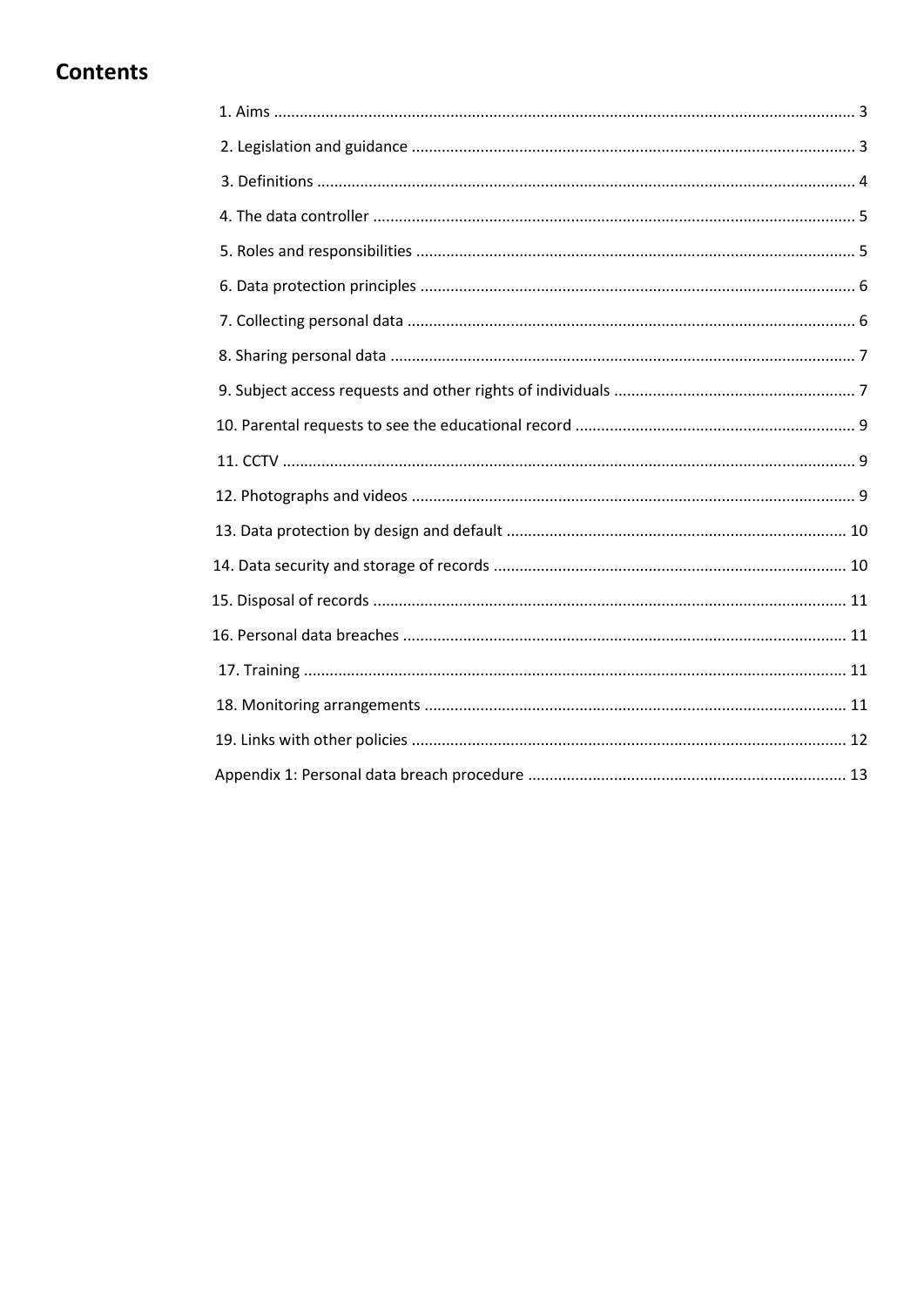## **1. Aims**

Great and Little Shelford CE (A) Primary School aims to ensure that all personal data collected about staff, pupils, parents, governors, visitors and other individuals is collected, stored and processed in accordance with the General Data Protection Regulation (GDPR) and the expected provisions of the Data Protection Act 2018 (DPA 2018) as set out in the Data Protection Bill.

This policy applies to all personal data, regardless of whether it is in paper or electronic format.

#### **2. Legislation and guidance**

This policy meets the requirements of the GDPR and the expected provisions of the DPA 2018. It is based on guidance published by the Information Commissioner's Office (ICO) on the GDPR and the ICO's code of practice for subject access requests.

It also reflects the ICO's code of practice for the use of surveillance cameras and personal information.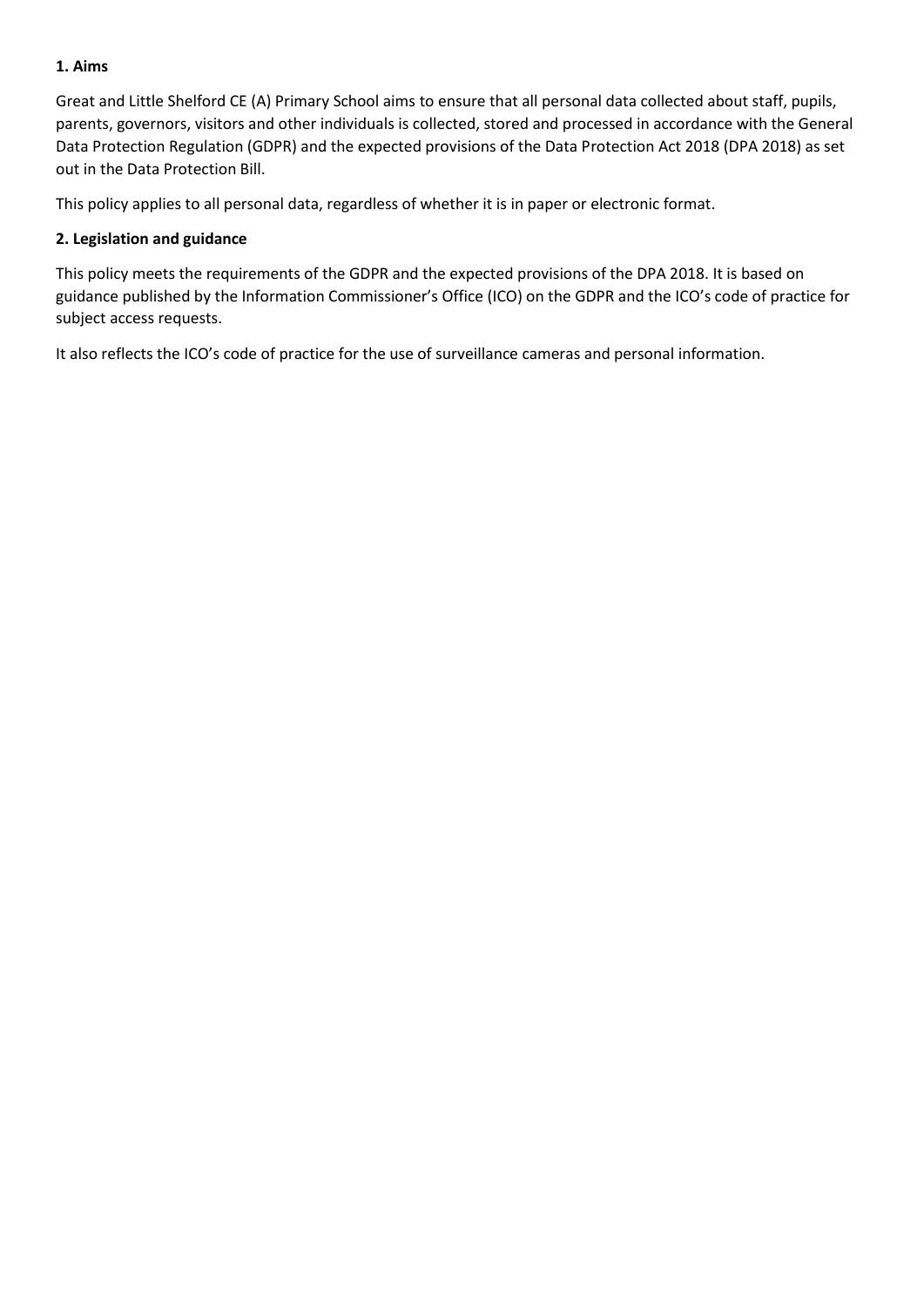#### 3. Definitions

| <b>Term</b>                         | <b>Definition</b>                                                                                                                                                                                                                                                                                                                                                                                                                                                                      |
|-------------------------------------|----------------------------------------------------------------------------------------------------------------------------------------------------------------------------------------------------------------------------------------------------------------------------------------------------------------------------------------------------------------------------------------------------------------------------------------------------------------------------------------|
| Personal data                       | Any information relating to an identified, or<br>identifiable, individual.<br>This may include the individual's:<br>Name (including initials), date of birth,<br>address<br>Photographs, videos (including CCTV<br>imagery)<br>SEN data, grades, results<br>It may also include factors specific to the<br>individual's physical, physiological, genetic,<br>mental, economic, cultural or social identity. More<br>detailed information is available in our Privacy<br><b>Notices</b> |
| Special categories of personal data | Personal data which is more sensitive and so<br>needs more protection, including information<br>about an individual's:<br>Racial or ethnic origin<br>٠<br>Political opinions<br>٠<br>Religious or philosophical beliefs<br>٠<br>Trade union membership<br>٠<br>Genetics<br>Biometrics (such as fingerprints, retina<br>٠<br>and iris patterns), where used for<br>identification purposes<br>Health - physical or mental<br>Sex life or sexual orientation                             |
| Processing                          | Anything done to personal data, such as<br>collecting, recording, organising, structuring,<br>storing, adapting, altering, retrieving, using,<br>disseminating, erasing or destroying.<br>Processing can be automated or manual.                                                                                                                                                                                                                                                       |
| Data subject                        | The identified or identifiable individual whose<br>personal data is held or processed.                                                                                                                                                                                                                                                                                                                                                                                                 |
| Data controller                     | A person or organisation that determines the<br>purposes and the means of processing of<br>personal data.                                                                                                                                                                                                                                                                                                                                                                              |
| Data processor                      | A person or other body, other than an employee<br>of the data controller, who processes personal<br>data on behalf of the data controller.                                                                                                                                                                                                                                                                                                                                             |
| Personal data breach                | A breach of security leading to the accidental or<br>unlawful destruction, loss, alteration, unauthorised<br>disclosure of, or access to personal data.                                                                                                                                                                                                                                                                                                                                |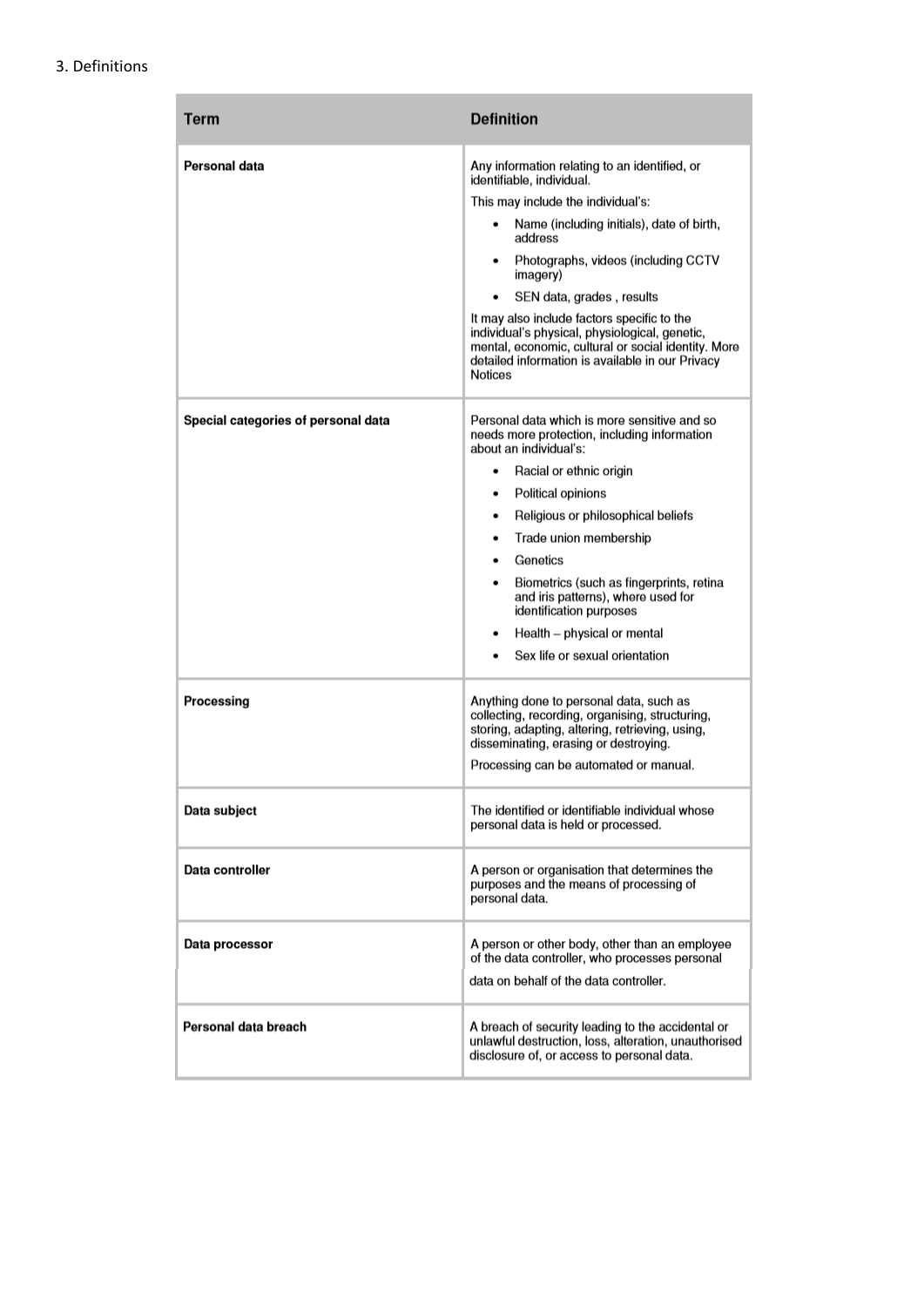#### **4. The data controller**

The school processes personal data relating to parents, pupils, staff, governors, visitors and others, and therefore is a data controller.

The school as a data controller with the ICO and will renew this registration annually or as otherwise legally required.

#### **5. Roles and responsibilities**

This policy applies to all staff employed by Great and Little Shelford CE (A) Primary School and to external organisations or individuals working on our behalf. Staff who do not comply with this policy may face disciplinary action.

#### **5.1 Governing Board**

The Governing Board has overall responsibility for ensuring that all our staff comply with all relevant data protection obligations, although this will managed on a day-to-day basis by the Headteacher and leadership team within the school.

#### **5.2 Data protection officer**

The data protection officer (DPO) is responsible for overseeing the implementation of this policy, monitoring our compliance with data protection law, and developing related policies and guidelines where applicable.

A report of their involvement will be shared with the Governing Board (as required) and, where relevant, report to it will include advice and recommendations on school data protection issues.

The DPO is also the first point of contact for individuals whose data the school processes, and for the ICO.

Our DPO is Donna Flynn and is contactable via email addres[s dpo@theictservice.org.uk](mailto:dpo@theictservice.org.uk)

#### **5.3 Headteacher**

The Headteacher acts as the representative of the data controller on a day-to-day basis.

#### **5.4 All staff**

Staff are responsible for:

- Collecting, storing and processing any personal data in accordance with this policy
- Informing the school of any changes to their personal data, such as a change of address
- Contacting the DPO in the following circumstances:

o With any questions about the operation of this policy, data protection law, retaining personal data or keeping personal data secure;

o If they have any concerns that this policy is not being followed;

o If they are unsure whether or not they have a lawful basis to use personal data in a particular way;

o If they need to rely on or capture consent, draft a privacy notice, deal with data protection rights invoked by an individual, or transfer personal data outside the European Economic Area;

- o If there has been a data breach;
- o Whenever they are engaging in a new activity that may affect the privacy rights of individuals;
- o If they need help with any contracts or sharing personal data with third parties;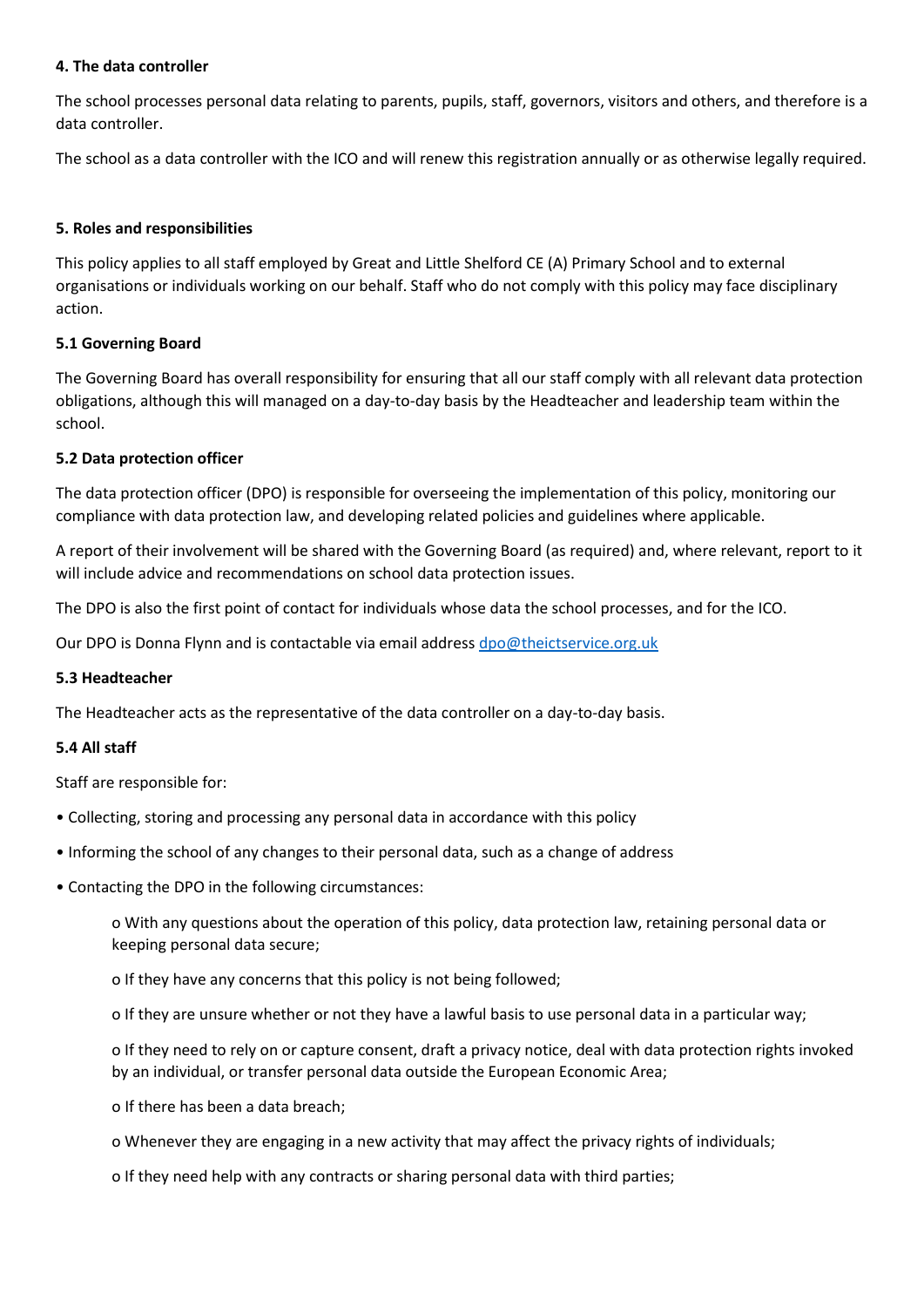#### **6. Data protection principles**

The GDPR is based on data protection principles that our schools must comply with.

The principles say that personal data must be:

- Processed lawfully, fairly and in a transparent manner;
- Collected for specified, explicit and legitimate purposes;
- Adequate, relevant and limited to what is necessary to fulfil the purposes for which it is processed;
- Accurate and, where necessary, kept up to date;
- Kept for no longer than is necessary for the purposes for which it is processed;
- Processed in a way that ensures it is appropriately secure

This policy sets out how the schools aim to comply with these principles.

#### **7. Collecting personal data**

#### **7.1 Lawfulness, fairness and transparency**

We will only process personal data where we have one of 6 'lawful bases' (legal reasons) to do so under data protection law:

• The data needs to be processed so that the school can fulfil a contract with the individual, or the individual has asked the school to take specific steps before entering into a contract;

- The data needs to be processed so that the school can comply with a legal obligation;
- The data needs to be processed to ensure the vital interests of the individual e.g. to protect someone's life;

• The data needs to be processed so that the school, as a public authority, can perform a task in the public interest, and carry out its official functions;

• The data needs to be processed for the legitimate interests of the school or a third party (provided the individual's rights and freedoms are not overridden);

• The individual (or their parent/carer when appropriate in the case of a pupil) has freely given clear consent;

For special categories of personal data, we will also meet one of the special category conditions for processing which are set out in the GDPR and Data Protection Act 2018.

If we offer online services to pupils, such as classroom apps, and we intend to rely on consent as a basis for processing, we will get parental consent (except for online counselling and preventive services).

Whenever we first collect personal data directly from individuals, we will provide them with the relevant information required by data protection law.

#### **7.2 Limitation, minimisation and accuracy**

We will only collect personal data for specified, explicit and legitimate reasons. We will explain these reasons to the individuals when we first collect their data.

If we want to use personal data for reasons other than those given when we first obtained it, we will inform the individuals concerned before we do so, and seek consent where necessary.

Staff must only process personal data where it is necessary in order to do their jobs.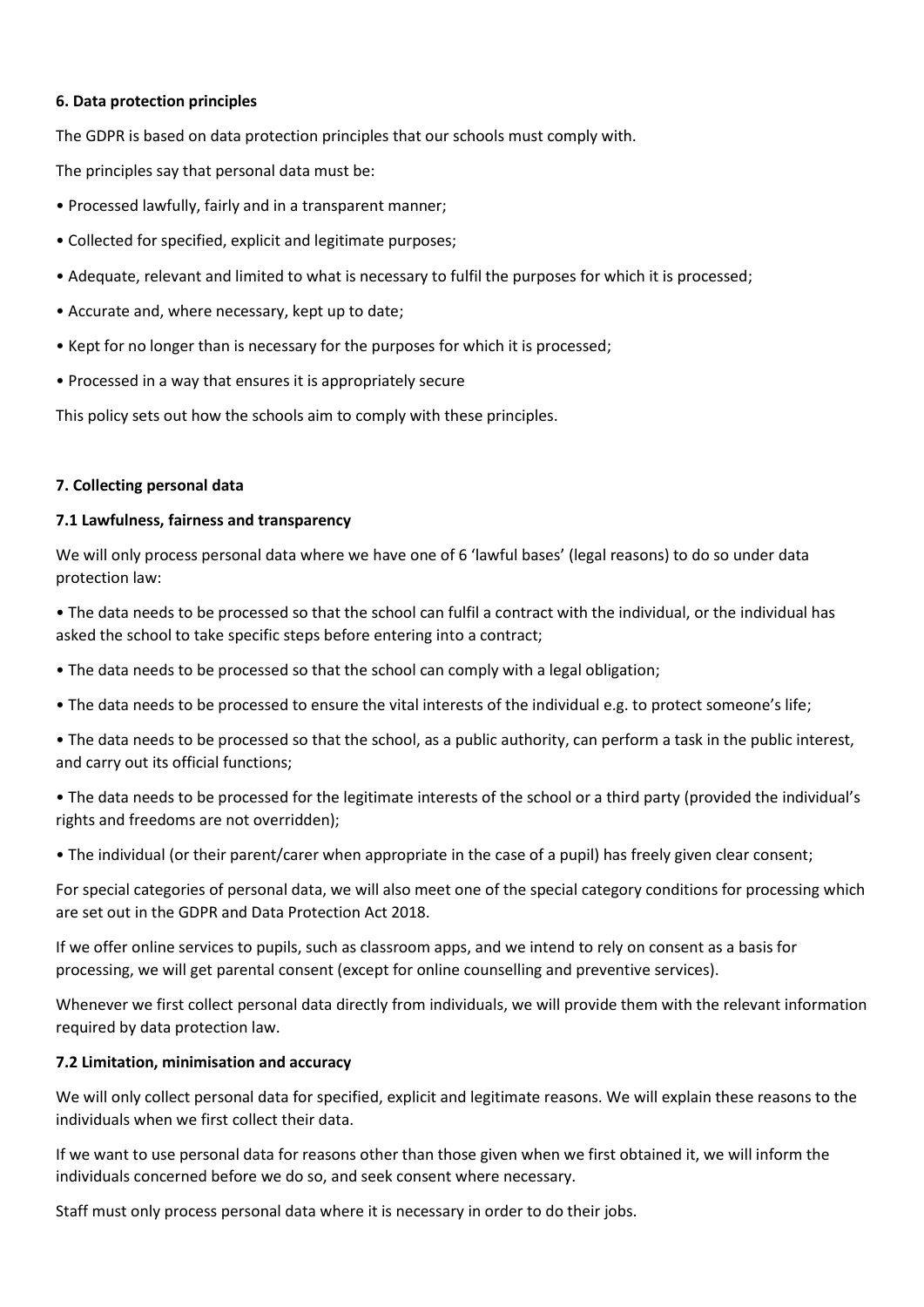When staff no longer need the personal data they hold, they must ensure it is deleted or anonymised. This will be done in accordance with the school's records management policy or in line with the Information and Records Management Society's toolkit for schools.

#### **8. Sharing personal data**

We will not normally share personal data with anyone else, but may do so where:

- There is an issue with a pupil or parent/carer that puts the safety of our staff at risk
- We need to liaise with other agencies we will seek consent as necessary before doing this

• Our suppliers or contractors need data to enable us to provide services to our staff and pupils – for example, IT companies. When doing this, we will:

o Only appoint suppliers or contractors which can provide sufficient guarantees that they comply with data protection law

o Establish a data sharing agreement with the supplier or contractor, either in the contract or as a standalone agreement, to ensure the fair and lawful processing of any personal data we share

o Only share data that the supplier or contractor needs to carry out their service, and information necessary to keep them safe while working with us

We will also share personal data with law enforcement and government bodies where we are legally required to do so, including for:

- The prevention or detection of crime and/or fraud
- The apprehension or prosecution of offenders
- The assessment or collection of tax owed to HMRC
- In connection with legal proceedings
- Where the disclosure is required to satisfy our safeguarding obligations
- Research and statistical purposes, as long as personal data is sufficiently anonymised or consent has been provided

We may also share personal data with emergency services and local authorities to help them to respond to an emergency situation that affects any of our pupils or staff.

Where we transfer personal data to a country or territory outside the European Economic Area, we will do so in accordance with data protection law.

#### **9. Subject access requests and other rights of individuals**

#### **9.1 Subject access requests**

Individuals have a right to make a 'subject access request' to gain access to personal information that a school holds about them. This includes:

- Confirmation that their personal data is being processed
- Access to a copy of the data
- The purposes of the data processing
- The categories of personal data concerned
- Who the data has been, or will be, shared with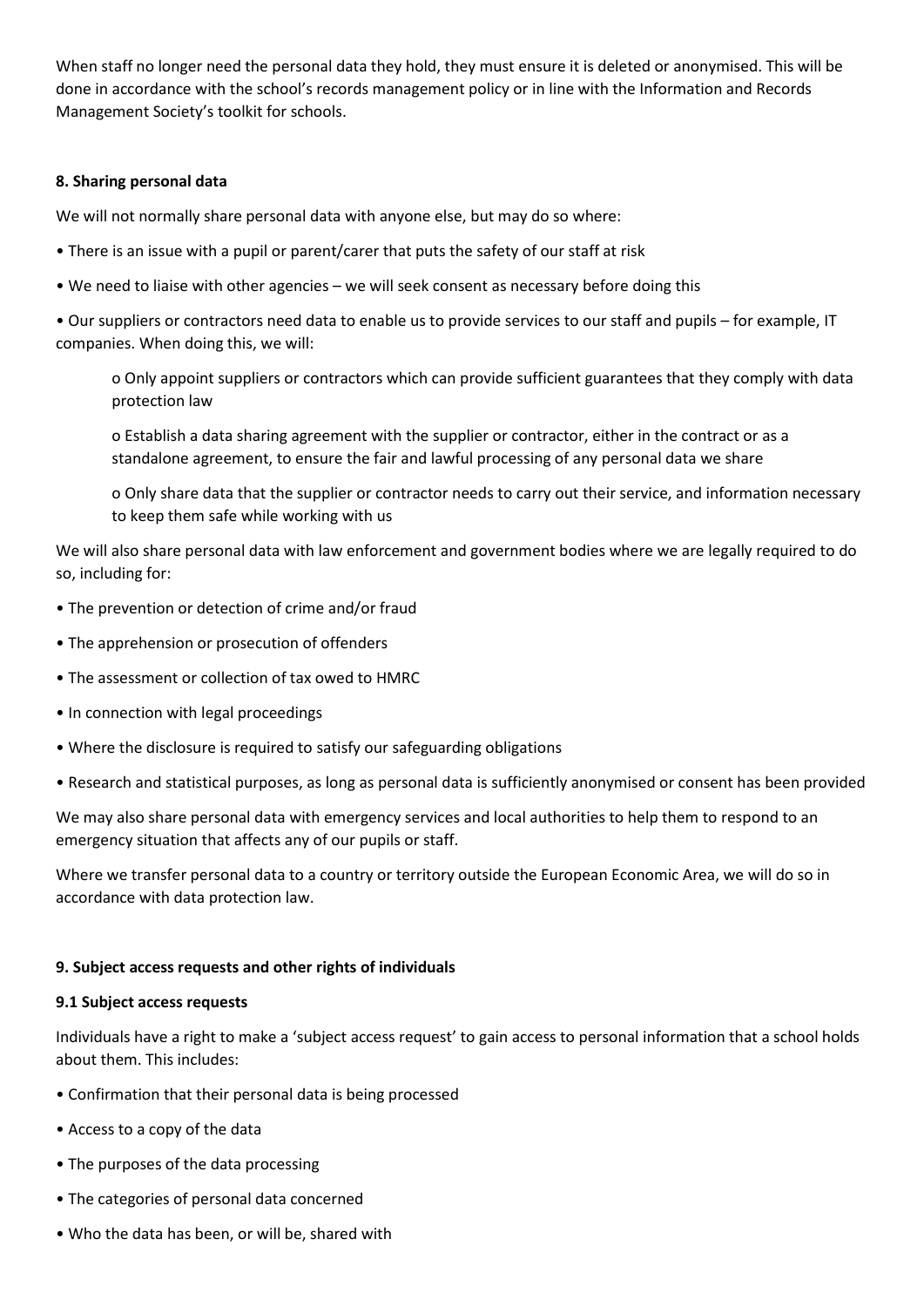- How long the data will be stored for, or if this isn't possible, the criteria used to determine this period
- The source of the data, if not the individual
- Whether any automated decision-making is being applied to their data, and what the significance and consequences of this might be for the individual

Subject access requests must be submitted in writing, either by letter or email to the school. These will be shared with the DPO. They should include:

- Name of individual
- Correspondence address
- Contact number and email address
- Details of the information requested

If staff receive a subject access request they must immediately forward it to the Headteacher, who will liaise with the DPO.

#### **9.2 Children and subject access requests**

Personal data about a child belongs to that child, and not the child's parents or carers. For a parent or carer to make a subject access request with respect to their child, the child must either be unable to understand their rights and the implications of a subject access request, or have given their consent.

Children below the age of 12 are generally not regarded to be mature enough to understand their rights and the implications of a subject access request. Therefore, most subject access requests from parents or carers of pupils at any of our schools may be granted without the express permission of the pupil. This is not a rule and a pupil's ability to understand their rights will always be judged on a case-by-case basis.

#### **9.3 Responding to subject access requests**

When responding to requests, we:

- May ask the individual to provide 2 forms of identification
- May contact the individual via phone to confirm the request was made
- Will respond without delay and within 1 month of receipt of the request
- Will provide the information free of charge
- May tell the individual we will comply within 3 months of receipt of the request, where a request is complex or numerous. We will inform the individual of this within 1 month, and explain why the extension is necessary

We will not disclose information if it:

- Might cause serious harm to the physical or mental health of the pupil or another individual
- Would reveal that the child is at risk of abuse, where the disclosure of that information would not be in the child's best interests
- Is contained in adoption or parental order records
- Is given to a court in proceedings concerning the child

If the request is unfounded or excessive, we may refuse to act on it, or charge a reasonable fee which takes into account administrative costs.

A request will be deemed to be unfounded or excessive if it is repetitive, or asks for further copies of the same information.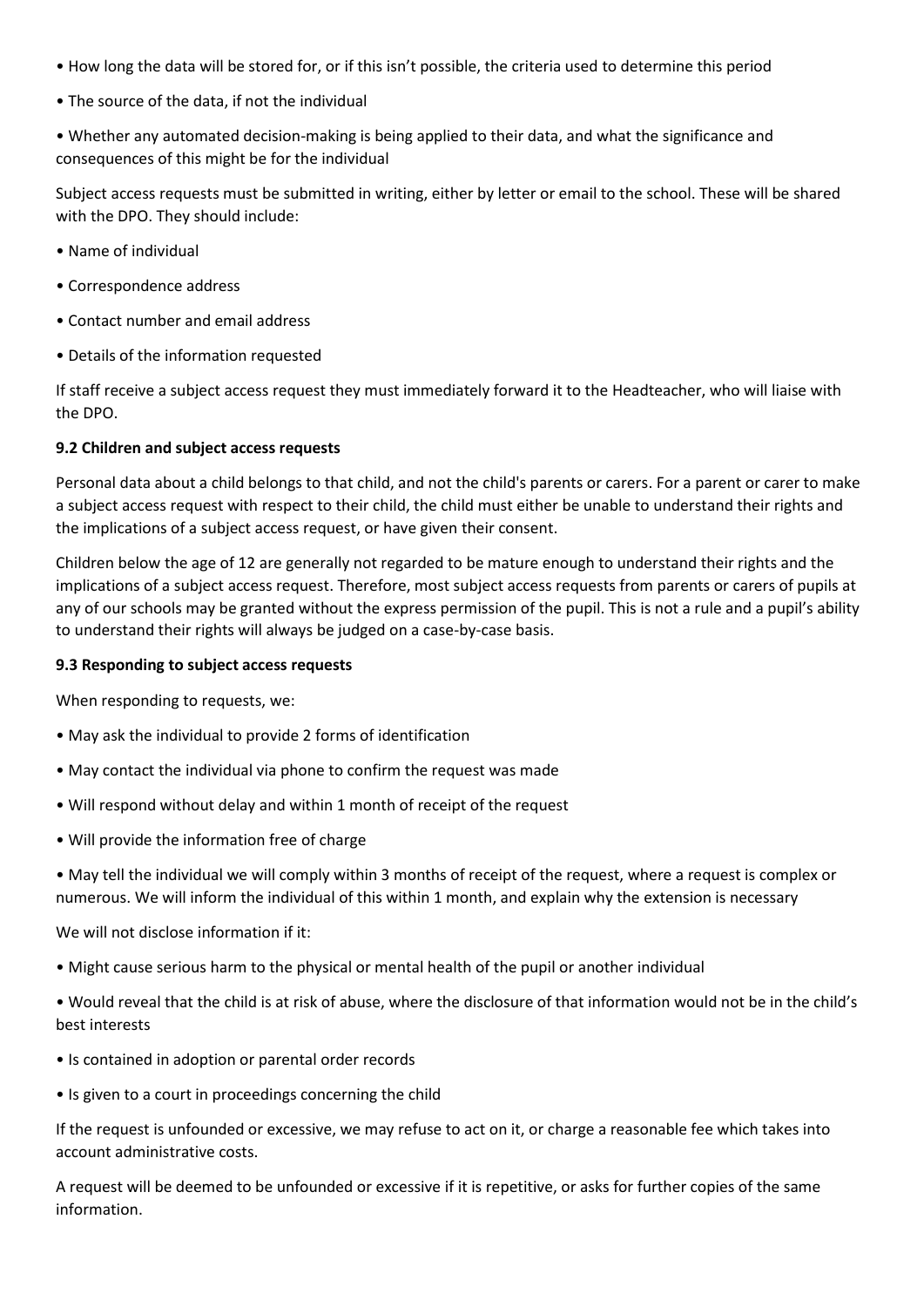When we refuse a request, we will tell the individual why, and tell them they have the right to complain to the ICO.

#### **9.4 Other data protection rights of the individual**

In addition to the right to make a subject access request (see above), and to receive information when we are collecting their data about how we use and process it (see section 7), individuals also have the right to:

• Withdraw their consent to processing at any time

• Ask us to rectify, erase or restrict processing of their personal data, or object to the processing of it (in certain circumstances)

- Prevent use of their personal data for direct marketing
- Challenge processing which has been justified on the basis of public interest

• Request a copy of agreements under which their personal data is transferred outside of the European Economic Area

• Object to decisions based solely on automated decision making or profiling (decisions taken with no human involvement, that might negatively affect them)

- Prevent processing that is likely to cause damage or distress
- Be notified of a data breach in certain circumstances
- Make a complaint to the ICO

• Ask for their personal data to be transferred to a third party in a structured, commonly used and machine-readable format (in certain circumstances)

Individuals should submit any request to exercise these rights to the DPO. If staff receive such a request, they must immediately forward it to the DPO.

#### **10. Parental requests to see the educational record**

Parents, or those with parental responsibility, have a legal right to free access to their child's educational record (which includes most information about a pupil) within 15 school days of receipt of a written request. Requests should be made to the DPO in writing who will acknowledge the request and will speak to the relevant Head of School. .

#### **11. CCTV**

We use CCTV in various locations around the school sites to ensure they remain safe. We will adhere to the ICO's code of practice for the use of CCTV.

We do not need to ask individuals' permission to use CCTV, but we make it clear where individuals are being recorded. Security cameras are clearly visible and accompanied by prominent signs explaining that CCTV is in use.

Any enquiries about the CCTV system should be directed to the Site Manager of the relevant school.

A copy of the school's CCTV Policy can be requested from the school's office.

#### **12. Photographs and videos**

As part of our school activities, we may take photographs and record images of individuals within our school.

We will obtain written consent from parents/carers for photographs and videos to be taken of their child for communication, marketing and promotional materials. We will clearly explain how the photograph and/or video will be used to both the parent/carer and pupil.

Uses may include: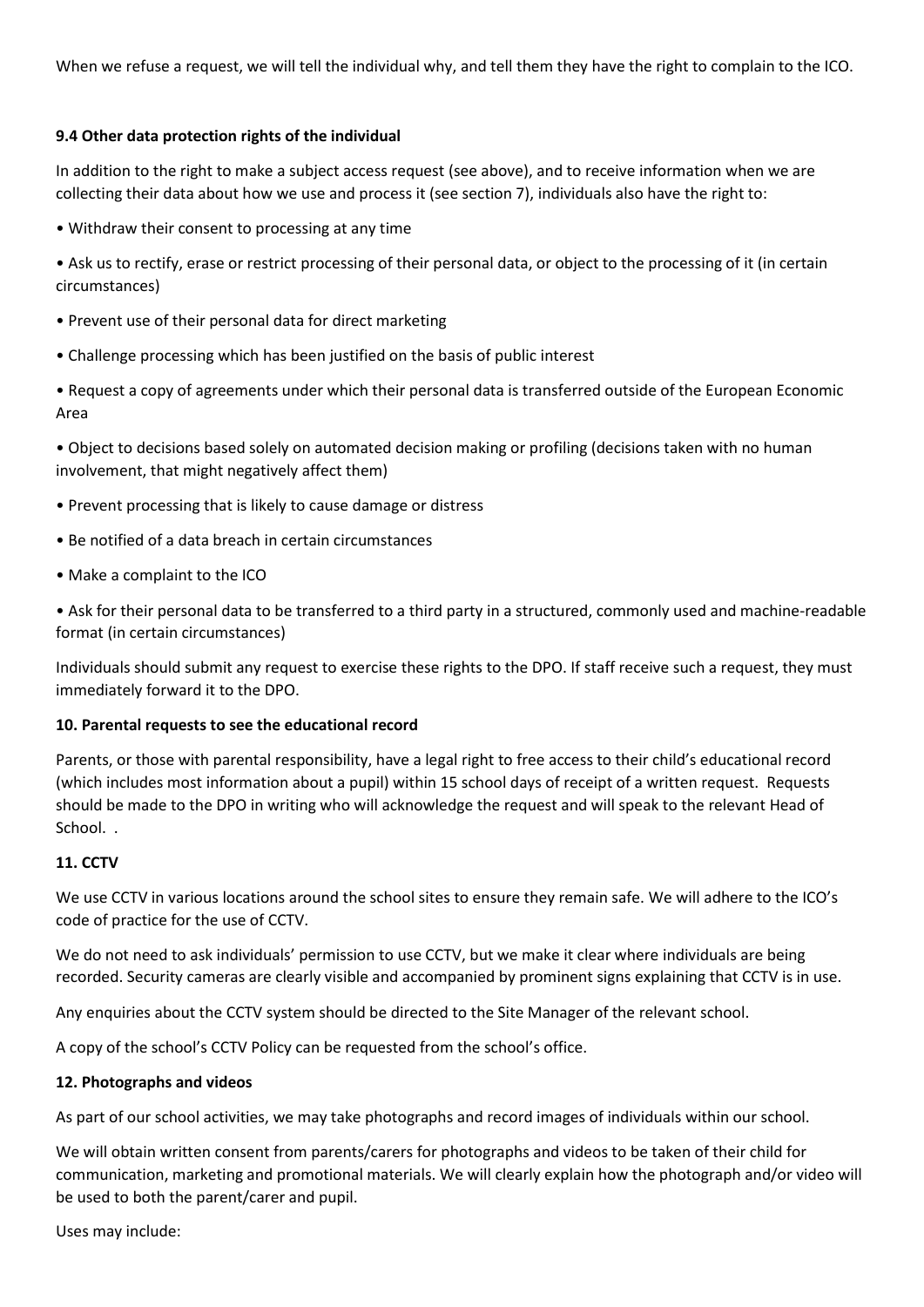- Within school on notice boards and in school magazines, brochures, newsletters, etc.
- Outside of school by external agencies such as the school photographer, newspapers, campaigns
- Online on our school website or social media pages

Consent can be refused or withdrawn at any time. If consent is withdrawn, we will erase the photograph or video and not distribute it further.

When using photographs and videos in this way we will not accompany them with any other personal information about the child, to ensure they cannot be identified.

See our Online Safety policy for more information on our use of photographs and videos.

#### **13. Data protection by design and default**

We will put measures in place to show that we have integrated data protection into all of our data processing activities, including:

• Appointing a suitably qualified DPO, and ensuring they have the necessary resources to fulfil their duties and maintain their expert knowledge

• Only processing personal data that is necessary for each specific purpose of processing, and always in line with the data protection principles set out in relevant data protection law (see section 6)

• Completing privacy impact assessments where the school's processing of personal data presents a high risk to rights and freedoms of individuals, and when introducing new technologies (the DPO will advise on this process)

• Integrating data protection into internal documents including this policy, any related policies and privacy notices

• Regularly training members of staff on data protection law, this policy, any related policies and any other data protection matters; we will also keep a record of attendance

• Regularly conducting reviews and audits to test our privacy measures and make sure we are compliant

• Maintaining records of our processing activities, including:

o For the benefit of data subjects, making available the name and contact details of our school and DPO and all information we are required to share about how we use and process their personal data (via our privacy notices)

o For all personal data that we hold, maintaining an internal record of the type of data, data subject, how and why we are using the data, any third-party recipients, how and why we are storing the data, retention periods and how we are keeping the data secure

#### **14. Data security and storage of records**

We will protect personal data and keep it safe from unauthorised or unlawful access, alteration, processing or disclosure, and against accidental or unlawful loss, destruction or damage.

#### In particular:

• Paper-based records and portable electronic devices, such as laptops and hard drives that contain personal data are kept under lock and key when not in use

• Papers containing confidential personal data must not be left on office and classroom desks, on staffroom tables, pinned to notice/display boards, or left anywhere else where there is general access

• Where personal information needs to be taken off site, staff must ensure that they make every effort to keep it secure. Staff receive training to ensure they understand their responsibilities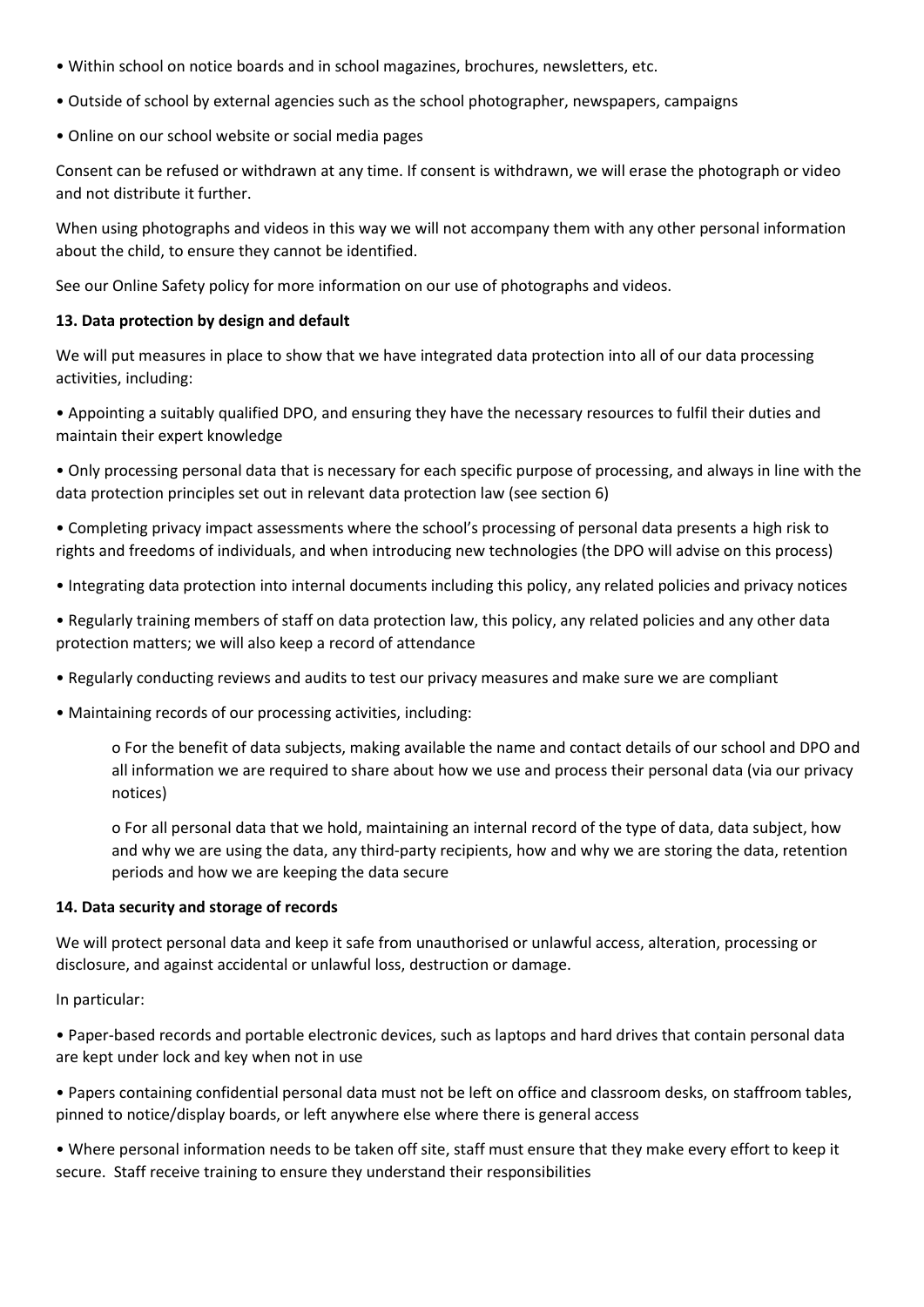• Passwords are used to access school computers, laptops and other electronic devices (including personal mobiles,tablets etc if they are used for work, including accessing work emails). Staff and pupils are reminded to change their passwords at regular intervals

• Schools will work towards ensuring that encryption software is used to protect all portable devices and removable media, such as laptops and USB devices. At a minimum a password should always be needed to access personal or sensitive data.

• Staff, pupils or governors who store personal information on their personal devices are expected to follow the same security procedures as for school-owned equipment (see our online safety policy)

• Where we need to share personal data with a third party, we carry out due diligence and take reasonable steps to ensure it is stored securely and adequately protected (see section 8)

#### **15. Disposal of records**

Personal data that is no longer needed will be disposed of securely in accordance with the Data Retention Policy. Personal data that has become inaccurate or out of date will also be disposed of securely, where we cannot or do not need to rectify or update it.

For example, we will shred or incinerate paper-based records, and overwrite or delete electronic files. We may also use a third party to safely dispose of records on the school's behalf. If we do so, we will require the third party to provide sufficient guarantees that it complies with data protection law.

#### **16. Personal data breaches**

The school will make all reasonable endeavours to ensure that there are no personal data breaches.

In the unlikely event of a suspected data breach, we will follow the procedure set out in appendix 1.

When appropriate, we will report the data breach to the ICO within 72 hours. Such breaches in a school context may include, but are not limited to:

• A non-anonymised dataset being published on the school website which shows the exam results of pupils eligible for the pupil premium

- Safeguarding information being made available to an unauthorised person
- The theft of a school laptop containing non-encrypted personal data about pupils

## **17. Training**

All staff and governors are provided with data protection training as part of their induction process.

Data protection will also form part of continuing professional development, where changes to legislation, guidance or the school's processes make it necessary.

#### **18. Monitoring arrangements**

The Headteacher, DPO and other Designated Officers are responsible for monitoring and reviewing this policy, with the primary responsibility remaining with the Headteacher.

This policy will be reviewed and updated if necessary when the Data Protection Bill receives royal assent and becomes law (as the Data Protection Act 2018) – if any changes are made to the bill that affect our school's practice. Otherwise, or from then on, this policy will be reviewed every 2 years and shared with the Full Governing Board.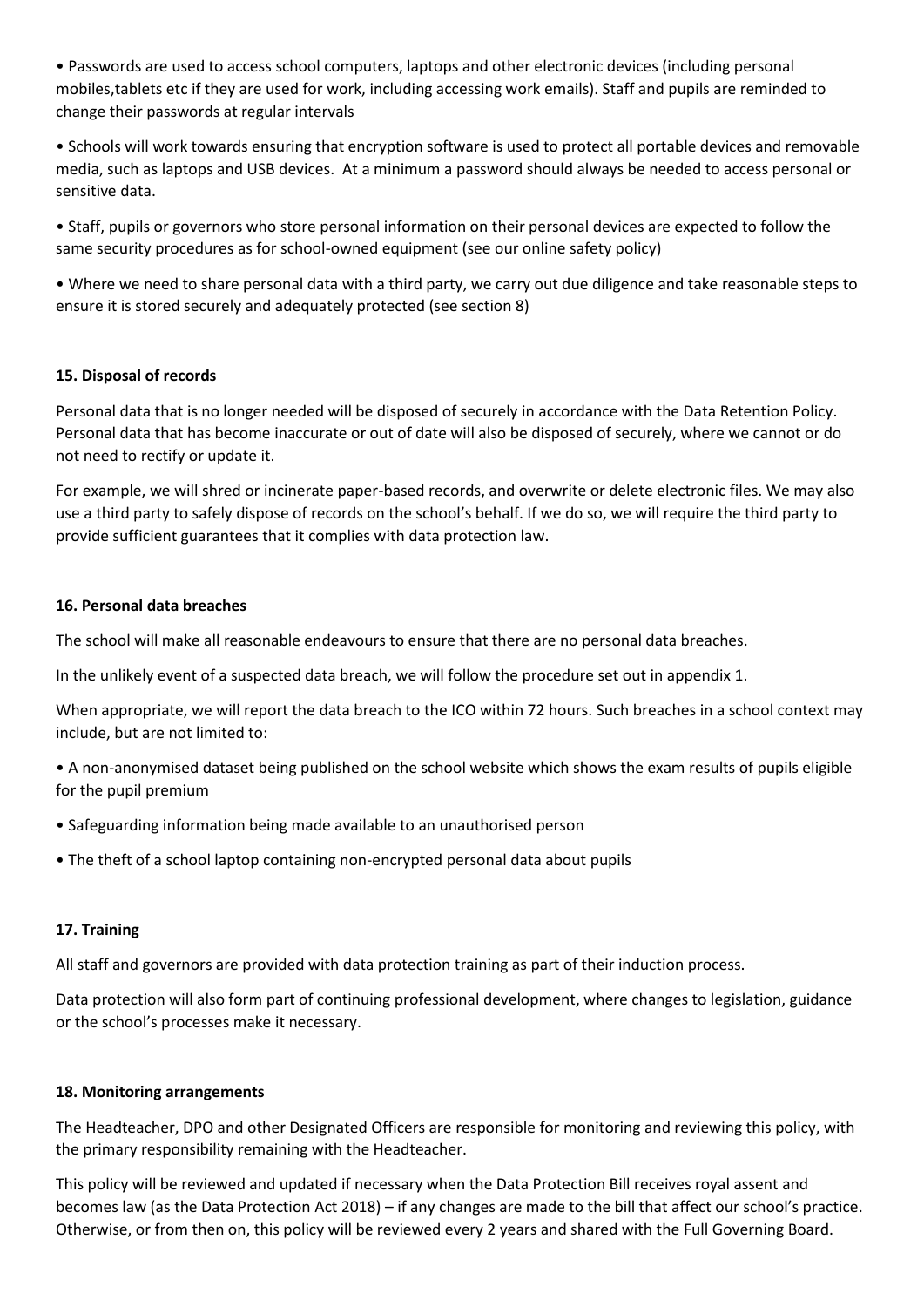# **19. Links with other policies**

This data protection policy is linked to our:

- Freedom of information publication scheme
- Online Safety Policy
- Acceptable Use Policy
- CCTV Policy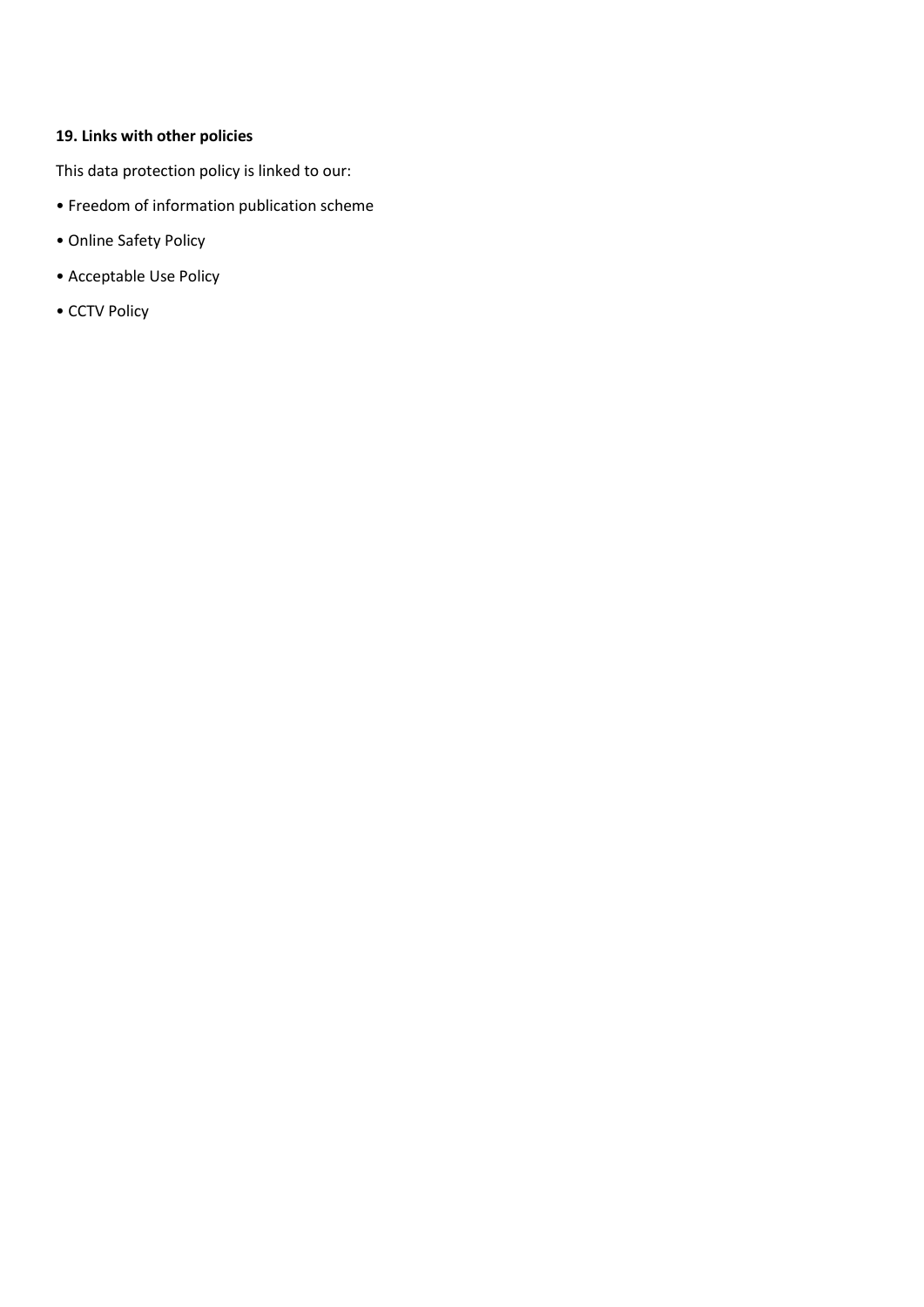#### **Appendix 1: Personal data breach procedure**

This procedure is based on guidance on personal data breaches produced by the ICO.

• On finding or causing a breach, or potential breach, the staff member or data processor must immediately notify the DPO

• The DPO will investigate the report, and determine whether a breach has occurred. To decide, the DPO will consider whether personal data has been accidentally or unlawfully:

o Lost

o Stolen

o Destroyed

o Altered

o Disclosed or made available where it should not have been

o Made available to unauthorised people

• The DPO will alert the Headteacher and/or the Chair of Governors

• The DPO will make all reasonable efforts to contain and minimise the impact of the breach, assisted by relevant staff members or data processors where necessary. (Actions relevant to specific data types are set out at the end of this procedure)

• The DPO will assess the potential consequences, based on how serious they are, and how likely they are to happen

• The DPO will work out whether the breach must be reported to the ICO and will obtain the agreement of the GDPR responsible director. This must be judged on a case-by-case basis. To decide, the DPO will consider whether the breach is likely to negatively affect people's rights and freedoms, and cause them any physical, material or nonmaterial damage (e.g. emotional distress), including through:

o Loss of control over their data

o Discrimination

o Identify theft or fraud

o Financial loss

o Unauthorised reversal of pseudonymisation (for example, key-coding)

o Damage to reputation

o Loss of confidentiality

o Any other significant economic or social disadvantage to the individual(s) concerned

If it's likely that there will be a risk to people's rights and freedoms, the DPO must notify the ICO.

• The DPO will document the decision (either way), in case it is challenged at a later date by the ICO or an individual affected by the breach. Documented decisions are stored on the schools computer system and will be reported to the Full Governing Board.

• Where the ICO must be notified, the DPO will do this via the 'report a breach' page of the ICO website within 72 hours. As required, the DPO will set out: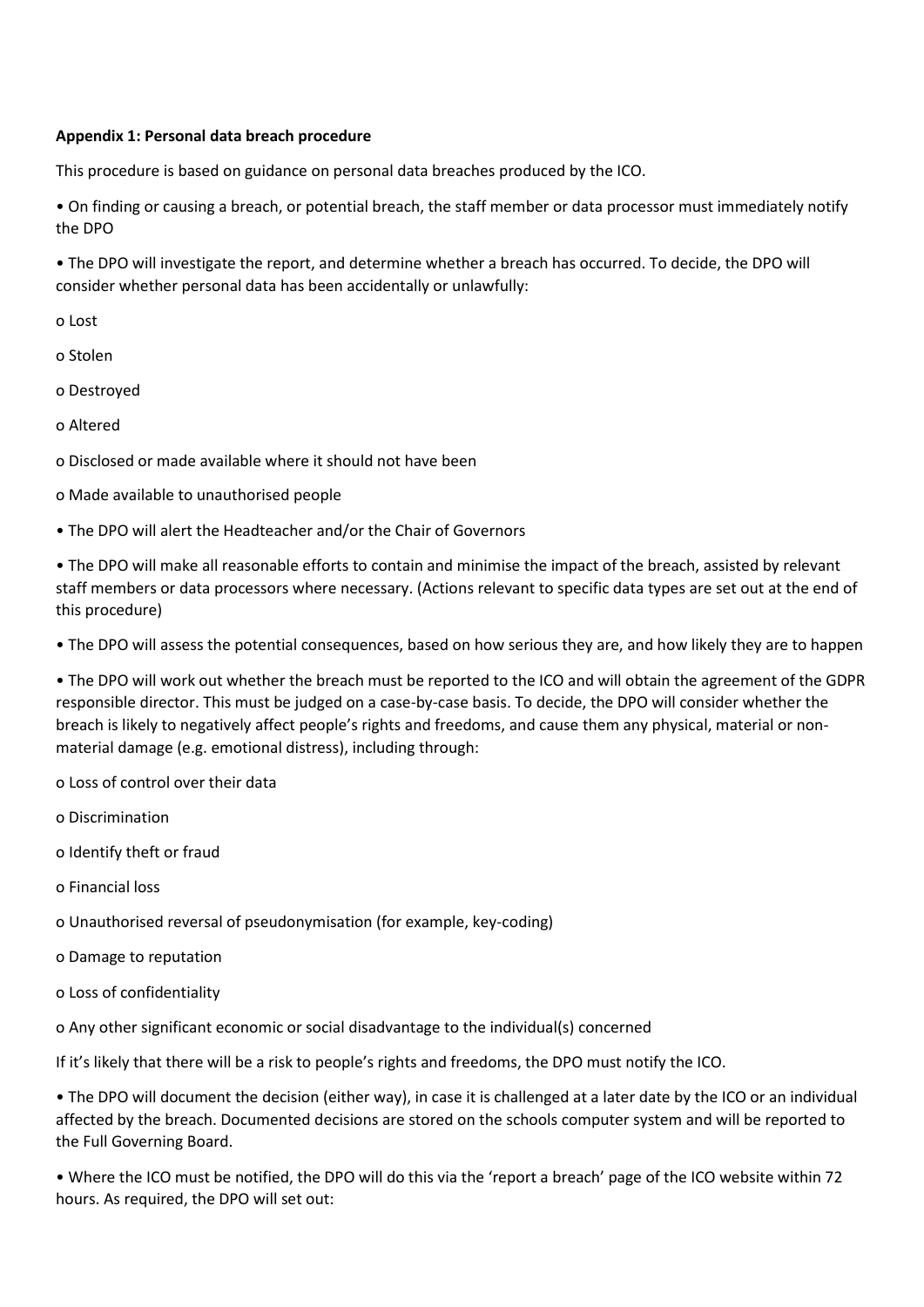o A description of the nature of the personal data breach including, where possible: The categories and approximate number of individuals concerned The categories and approximate number of personal data records concerned

o The name and contact details of the DPO

o A description of the likely consequences of the personal data breach

o A description of the measures that have been, or will be taken, to deal with the breach and mitigate any possible adverse effects on the individual(s) concerned

• If all the above details are not yet known, the DPO will report as much as they can within 72 hours. The report will explain that there is a delay, the reasons why, and when the DPO expects to have further information. The DPO will submit the remaining information as soon as possible

• The DPO will also assess the risk to individuals, again based on the severity and likelihood of potential or actual impact. If the risk is high, the DPO will promptly inform, in writing, all individuals whose personal data has been breached. This notification will set out:

o The name and contact details of the DPO

o A description of the likely consequences of the personal data breach

o A description of the measures that have been, or will be, taken to deal with the data breach and mitigate any possible adverse effects on the individual(s) concerned

• The DPO will notify any relevant third parties who can help mitigate the loss to individuals – for example, the police, insurers, banks or credit card companies

• The DPO will document each breach, irrespective of whether it is reported to the ICO. For each breach, this record will include the:

o Facts and cause

o Effects

o Action taken to contain it and ensure it does not happen again (such as establishing more robust processes or providing further training for individuals)

Records of all breaches will be stored on the schools computer system. The DPO and headteacher will meet to review what happened and how it can be stopped from happening again. This meeting will happen as soon as reasonably possible

Actions to minimise the impact of data breaches

We will take the actions necessary to mitigate the impact of different types of data breach, focusing especially on breaches involving particularly risky or sensitive information. We will review the effectiveness of these actions and amend them as necessary after any data breach.

Sensitive information being disclosed via email (including safeguarding records)

• If special category data (sensitive information) is accidentally made available via email to unauthorised individuals, the sender must attempt to recall the email as soon as they become aware of the error

• Members of staff who receive personal data sent in error must alert the sender and the DPO as soon as they become aware of the error

• If the sender is unavailable or cannot recall the email for any reason, the DPO will ask the ICT department to recall it